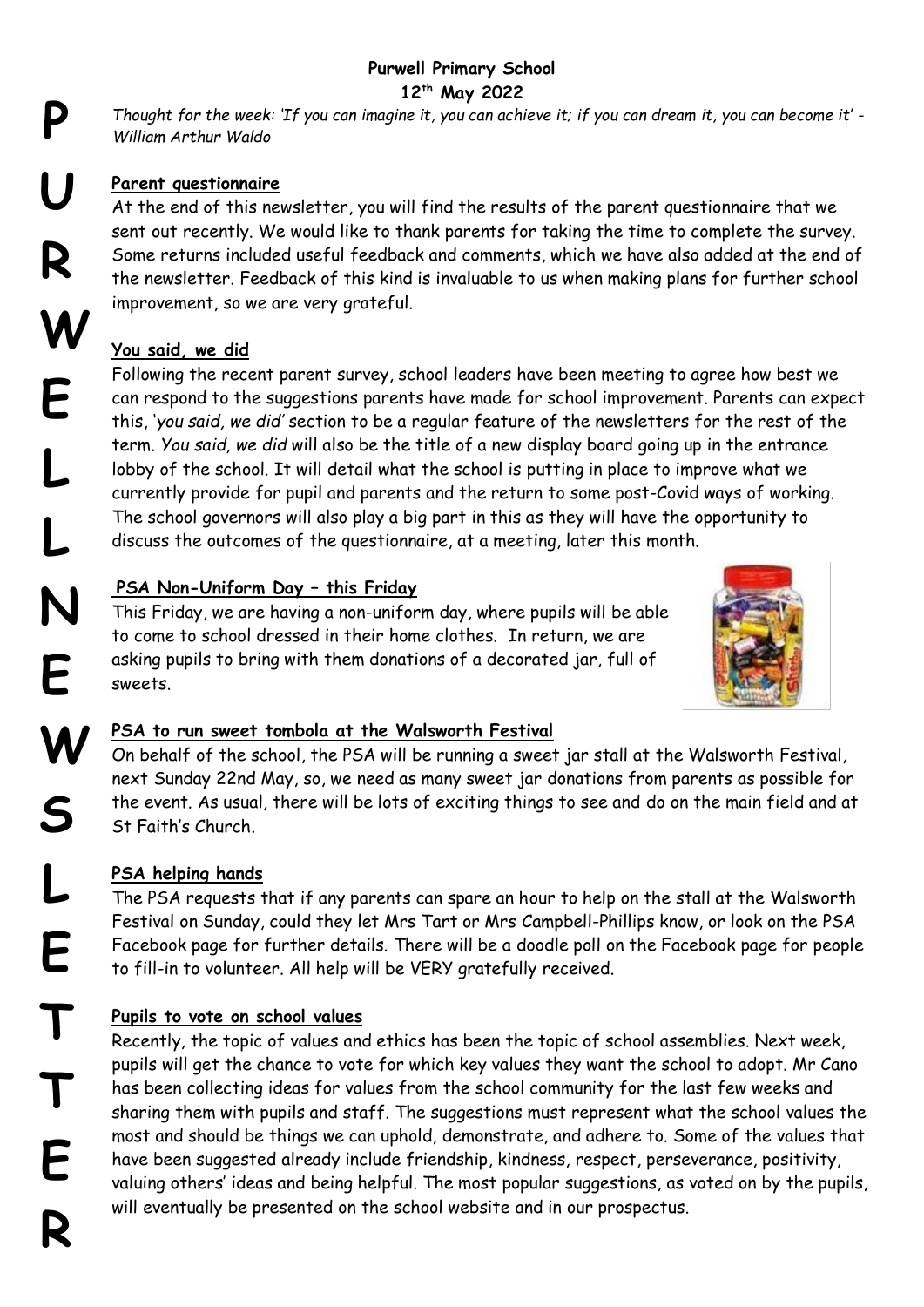### **Chicks on our live nest-cam**

The children at school have been closely following the progress of the nest of 5 chicks that we have in the school grounds. Children have been able to watch them via a camera that is linked to a screen in our canteen. The chicks have grown quickly and have been observed preening their feathers ready for their next big step - leaving the nest, which they did today.



## **Year 4 to learn about road safety**



On Friday, Year 4 will be training to improve their road safety knowledge and pedestrian skills. The class will be taken out in small groups by members of staff, to learn how to identify traffic hazards and how to cross the roads safely.

## **Jubilee School Lunch on Thursday 26th May 2022**

We will be having a special Jubilee Dinner on Thursday, 26th May 2022. If your child has a Home Packed lunch and would like to have a Jubilee Dinner on this day, please complete the tear-off slip at the end of letter sent out to you yesterday and return it to the Office. Please return the slip before Wednesday 18th May. The meal cost is £2.78, payment by Cash or School Gateway. NO CHEQUES will be accepted. If cash please send the money in an envelope clearly labelled 'Jubilee Dinner', with your child's name and class. Don't forget school meals are free for Reception, Year 1, Year 2 and FSM children.

### **Dates for Summer Term 2022**

| Friday 22 <sup>nd</sup> July              | Last day of term - Finish at 2pm         |
|-------------------------------------------|------------------------------------------|
| Saturday 16 <sup>th</sup> July            | <b>Purwell Rocks Event</b>               |
| Friday 1st July                           | School closed for Inset Day              |
| Friday 24 <sup>th</sup> June              | Sports Day                               |
| Thursday 16 <sup>th</sup> June            | Year 5 swimming commences                |
| Friday 10 <sup>th</sup> June              | The Queen's Jubilee Disco                |
| 30 <sup>th</sup> May-3 <sup>rd</sup> June | Half-term                                |
| Thursday 26 <sup>th</sup> May             | Queen's Jubilee celebratory school lunch |
| Sunday 22 <sup>nd</sup> May               | <b>Walsworth Festival</b>                |
| Friday 13 <sup>th</sup> May               | Year 4 pedestrian skills training.       |
| Friday 13 <sup>th</sup> May               | Non-Uniform Day, Sweetie Jar Donations   |
| Mon $9^{th}$ May - $13^{th}$ May          | Year 6 SATs week commences               |

### **Academic Dates for 2022/23**

| Autumn Term 2022                    |                                  |
|-------------------------------------|----------------------------------|
| Thu 1 <sup>st</sup> September       | Children return to school        |
| Fri 23rd September                  | School closed for Inset Day      |
| Mon 24th Oct-Fri 28th Oct Half term |                                  |
| Mon 31st October                    | School closed for Inset Day      |
| Fri 2 <sup>nd</sup> December        | School closed for Occasional Day |
| Wed 21 <sup>st</sup> December       | Last day of term - Finish at 2pm |
|                                     |                                  |

**Spring Term 2023**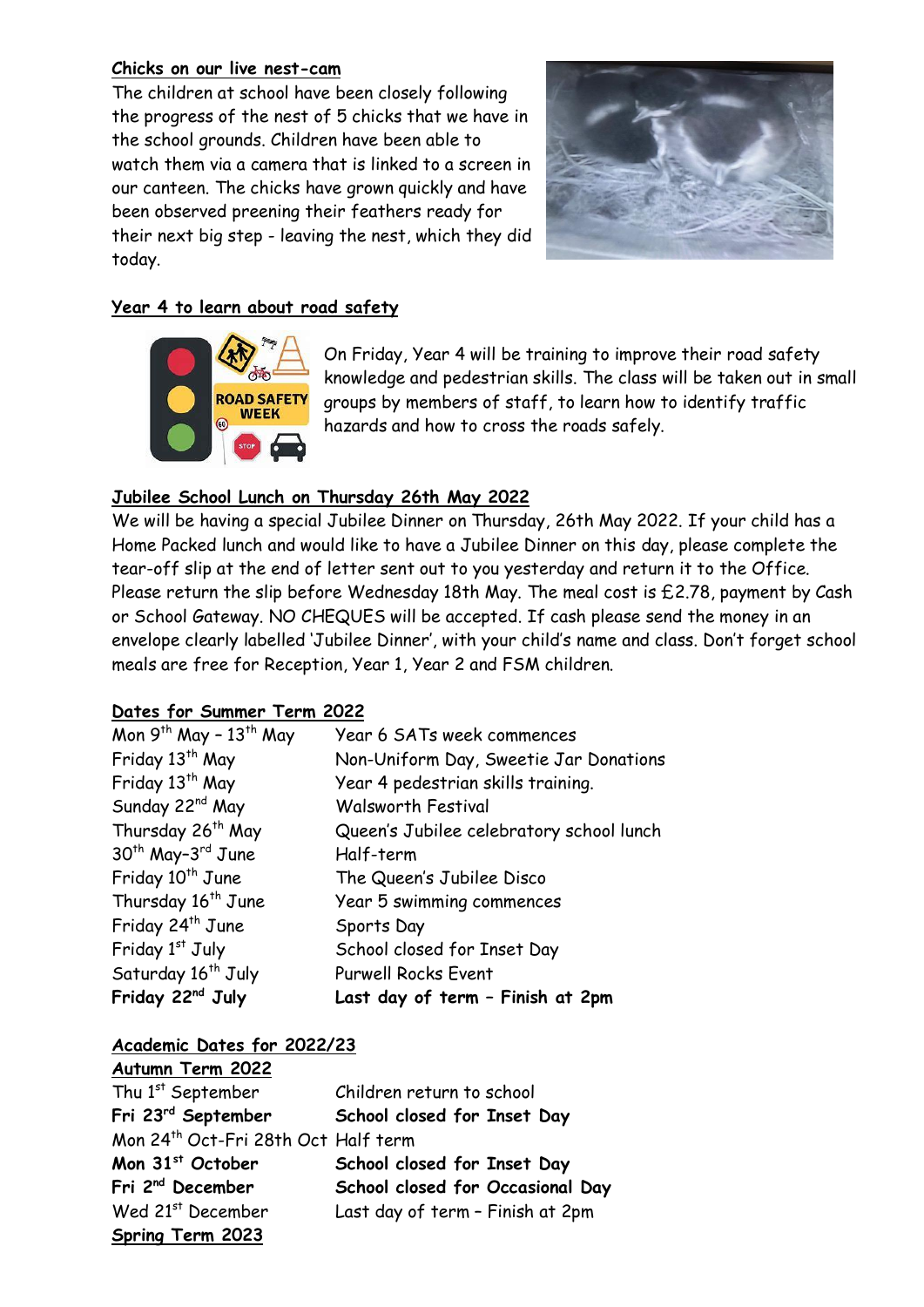| Thu 5 <sup>th</sup> January                                 | Children return to school        |
|-------------------------------------------------------------|----------------------------------|
| Mon 13 <sup>th</sup> Feb-Fri 17 <sup>th</sup> Feb Half term |                                  |
| Fri 10 <sup>th</sup> March                                  | School closed for Inset Day      |
| Fri 31 <sup>st</sup> March                                  | Last day of term - Finish at 2pm |

| Summer Term 2023                                             |                                  |
|--------------------------------------------------------------|----------------------------------|
| Mon 17th April                                               | School closed for Inset Day      |
| Tues 18 <sup>th</sup> April                                  | Children return to school        |
| Mon 1 <sup>st</sup> May                                      | Bank holiday                     |
| Tue 30 <sup>th</sup> May - Fri 2 <sup>nd</sup> Jun Half term |                                  |
| Fri 30 <sup>th</sup> June                                    | School closed for Inset Day      |
| Fri 21st July                                                | Last day of term - Finish at 2pm |

## **Parent questionnaire results summary**

These are the results from the survey that we issued to parents last month. The return rate was 47% responses from our parent body. Thank you to everyone who took part, some of whom provided comments, which are included at the end. The following results are given as percentages.

|                                                                                             | Strongly<br>Agree/Agree % | Disagree<br>/Strongly<br>Disagree % | Neither/<br>Don't<br>Know % |
|---------------------------------------------------------------------------------------------|---------------------------|-------------------------------------|-----------------------------|
| My child likes school                                                                       | 93                        | 7                                   | 0                           |
| My child feels safe at school                                                               | 96                        | 4                                   | 2                           |
| Pupils behave well                                                                          | 86                        | 14                                  | 0                           |
| Incidents of antisocial behaviour are<br>dealt with appropriately                           | 73                        | 5                                   | 22                          |
| Teaching is good                                                                            | 96                        | $\mathbf 0$                         | 4                           |
| Parents evenings and reports inform<br>me about how my child is getting on                  | 100                       | 0                                   | 0                           |
| I feel comfortable about approaching<br>the school with questions                           | 96                        | 4                                   | 0                           |
| I use the school website                                                                    | 70                        | 28                                  | 2                           |
| The school celebrates my child's<br><b>SUCCESSES</b>                                        | 70                        | 23                                  | 7                           |
| The school is well led and managed                                                          | 86                        | 11                                  | 3                           |
| Staff treat my child fairly                                                                 | 91                        | 4                                   | 5                           |
| The school seeks the views of parents<br>and takes into account their views and<br>concerns | 80                        | 11                                  | 9                           |
| The school provides appropriate<br>homework and staff explain how I can<br>help my child or | 86                        | 12                                  | $\overline{c}$              |
| Staff encourage my child to become<br>mature and independent                                | 100                       | O                                   | 0                           |
| There is a good range of after school<br>activities available                               | 65                        | 28                                  | 7                           |
| The arrangements for my son/daughter<br>to settle in when he/she began school<br>were good  | 98                        | $\mathbf 0$                         | 2                           |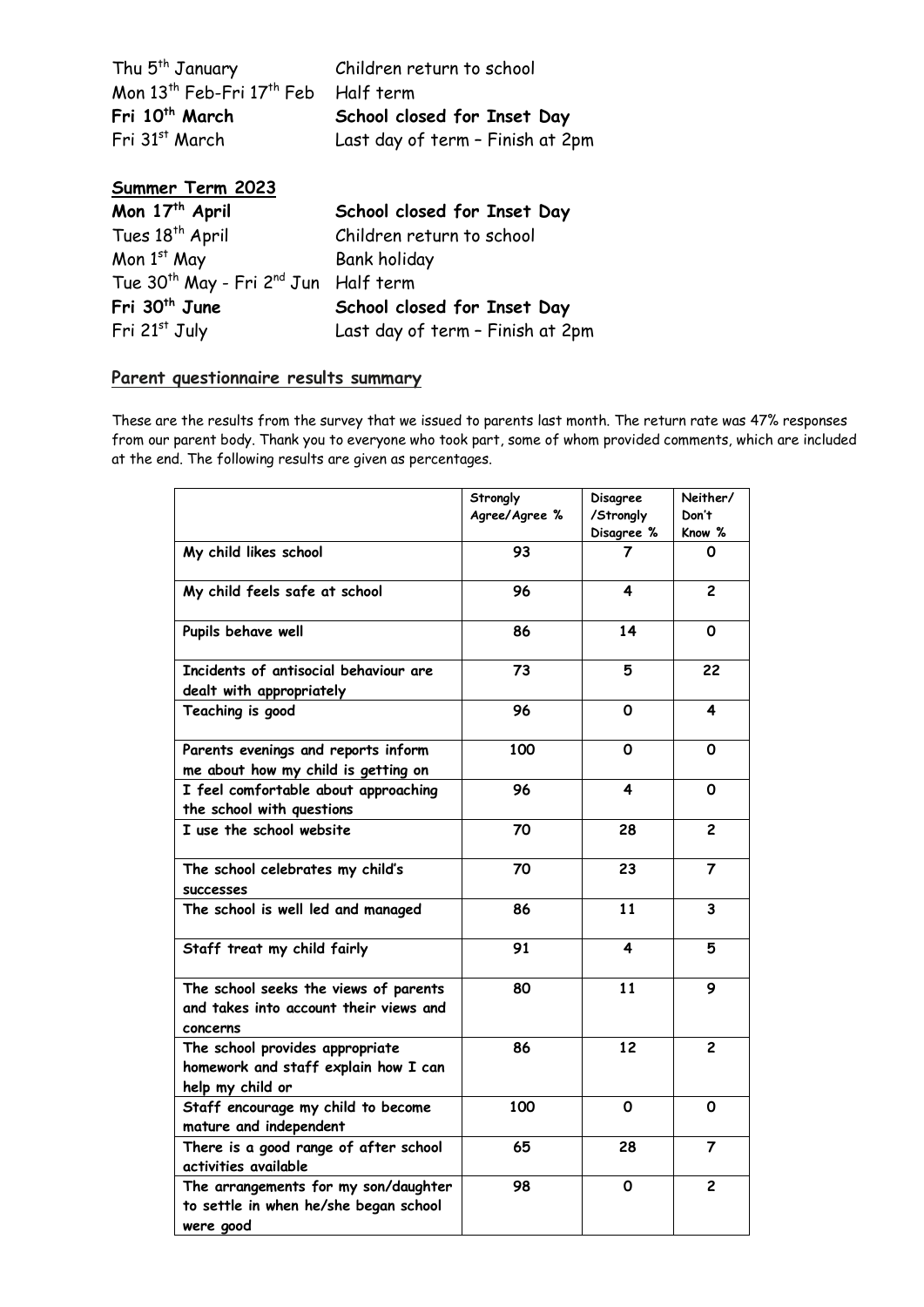| The school encourages my child to be   |    |    |    |
|----------------------------------------|----|----|----|
| healthy                                |    |    |    |
| The school has a good reputation       | 73 | 15 | 12 |
| locally                                |    |    |    |
| I enjoy coming to the social and fund- | 85 |    |    |
| raising events at school               |    |    |    |

#### **Parent Questionnaire Comments and Suggestions for Improvement**

Thank you to those parents who took time to provide us with some feedback. Here are all the comments that we received, divided into the general themes of gratitude, clubs, homework, communication, rewards/celebrating success, bullying, sanctions, reputation, and health.

#### **Gratitude**

Our family has had to deal with several very difficult problems over the past year. The support that has been offered has been exemplary and staff have gone above and beyond to help and guide our children through this challenging period. I have an excellent dialogue with all our children's teachers and their support staff, and I feel completely confident that if I contact the school about anything that my comments, concerns or suggestions are taken seriously and that the leadership at Purwell always takes my news and the other news of parents seriously. I have been more than happy to send all our children to Purwell and regularly recommend the school to other local parents. The school has worked immensely hard to maintain its standards and provision throughout the lockdowns, the pandemic and beyond and constantly strives to improve always with pupils' wellbeing and education at the forefront of all they do. Thank you!!!

We are very happy with the teaching and management at the school and love the community feel. Thank you for all that you do.

My child has settled back in to Purwell School – thank you!

It was a brilliant start for my daughter, and she likes school very much in addition to the teachers, especially her teacher. Thank you. Appreciated.

Thank you very much for the hard work you are doing for my child.

We are very happy with Purwell School. My child is so engaged and responsive to the daily routine and enjoys being there. We have found the school to be supportive, caring, and inclusive on so many levels and the staff are always willing to listen. So, thank you!

Our child loves the school more than anything and looks forward to coming to school daily. That speaks volumes. Thank you for being dedicated and passionate about teaching our child. We can never repay you for your remarkable contribution to our child's growth and development. Our child had a hard time with mathematics. Many thanks for taking out extra time and helping our child after school hours. We have seen lots of improvement in our child's confidence level and approach. Overall, the experience in Purwell was great and thanks again for all your efforts in making a positive impact on our child.

#### **On clubs**

There is currently very little in the way of extra-curricular provision at the school; it is largely sports-based, and there isn't a lot on offer for children with interest in other areas, such as the Arts. There was a much broader range in the choice of activities prior to the pandemic, so I appreciate that clubs and activities might still be in the process of being re-established post-Covid. Here's hoping!

After school activities are very few and usually sports based, more variety for children who are not interested in sports would be good. It would also be nice if classes had the opportunity for a day out somewhere in the summer term - many at the school haven't had the experience of any off-site visits yet and I hope this is something the school will begin to offer.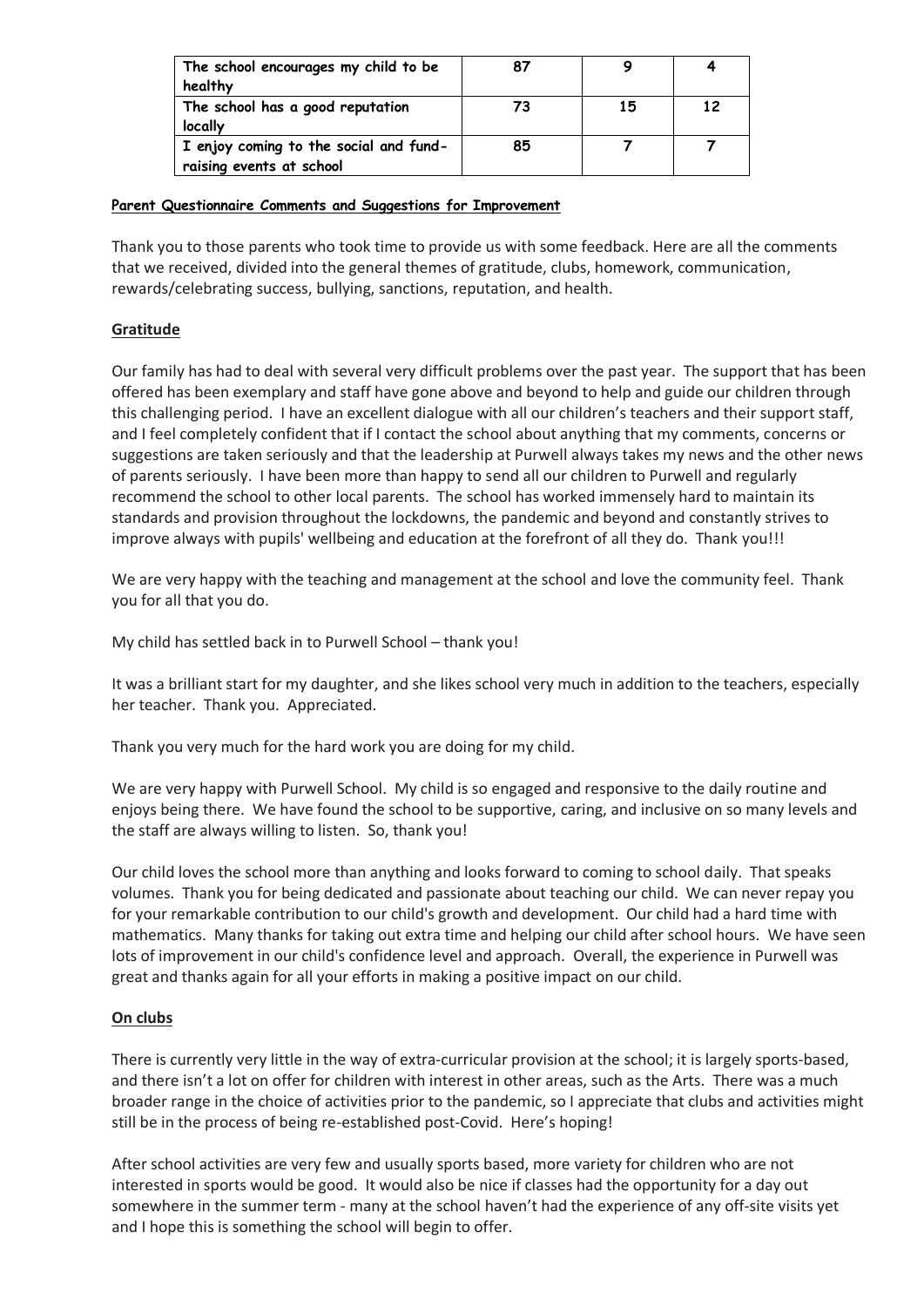Would recommend providing more sports or activities during school time or after school time. I understand that it may be due to covid situation in the past. Appreciate all staff's hard work. Thank you.

We would like more varied after-school activities, especially for younger pupils. Also, more information on these – for example we've only just found out that piano lessons were an option!

I am not aware of any afterschool activities. Extra-curricular activities which should be happening for Year 6 have not been arranged leaving these pupils disadvantaged. Example: Cycling Proficiency.

I think it would be great if the school could have a book club. I think the school has a library. It would be an idea if some of the older children could run the library. It might install a love of books and encourage responsibility. A creative writing club is also a suggestion.

My child has not been offered opportunities for after school activities in the last 3 years.

I am not aware of any current after-school activities that my child could take part-in (lunchtime only) and the communication around football matches for Year 5 was poor. I am so grateful for the support that my child's teacher (and other teachers over the years) have given my child and would not have wanted him to attend primary school anywhere else.

#### **On homework**

My eldest child has had virtually no homework this year, just weekly Mathletics and very occasionally some spelling. More recently their learning has been heavily SATs-focused, with no home-learning in other subjects. This is such a shame, as children of this age are so interested in learning about the world around them, and it's a pity not to capitalise on their intrinsic motivation to learn at this age. My youngest often has no interest in doing their homework due to it being too simple. I have mentioned this repeatedly at parents' evenings over the years, but I don't feel that there has ever been enough extension for my youngest child.

Homework has been sporadic at times this year. It would be nice to have more recognition of good things. The children used to like Friday assembly and now feel this is missing. Staff are approachable and have taken time to get to know my boys. I have overheard conversations about personal likes/dislikes etc which makes the children feel valued.

My children have both got on well at Purwell and there are lots I like about it. I do think that the variety of clubs dramatically reduced pre-pandemic activities, which is a shame. The choices beforehand were broad – 'something for everyone'. I know the pandemic affected opportunities, but my son has missed out on things I know other primary schools have been involved with like competitions, school trips etc. So, the experience of Year 6 has been different, and I feel he is less ready for secondary school partly due to this.

I would like my son to have more homework. I feel the school does a very good job and we are very impressed with the teachers and all the staff.

#### **On communication**

Communication from school to home needs to be clearer. However, when we have contacted the school, we have received prompt and worthwhile responses. There are some behaviours from certain individuals (repeated instances of swearing) that we don't feel have been addressed and dealt with.

I feel communication between teachers and parents can be improved too.

There is room for improvement regarding scheduled events – updates are put on Twitter – not all parents have Twitter accounts. Some events have had short notice, this is very difficult to organise time off work, or arrange cover. Important information not given to parents awaiting an assessment for ADHD and Autism. I was not made aware that the school had no Senco for a period of time. Communication could be better. My children's teachers have been very supportive over the last 2 years.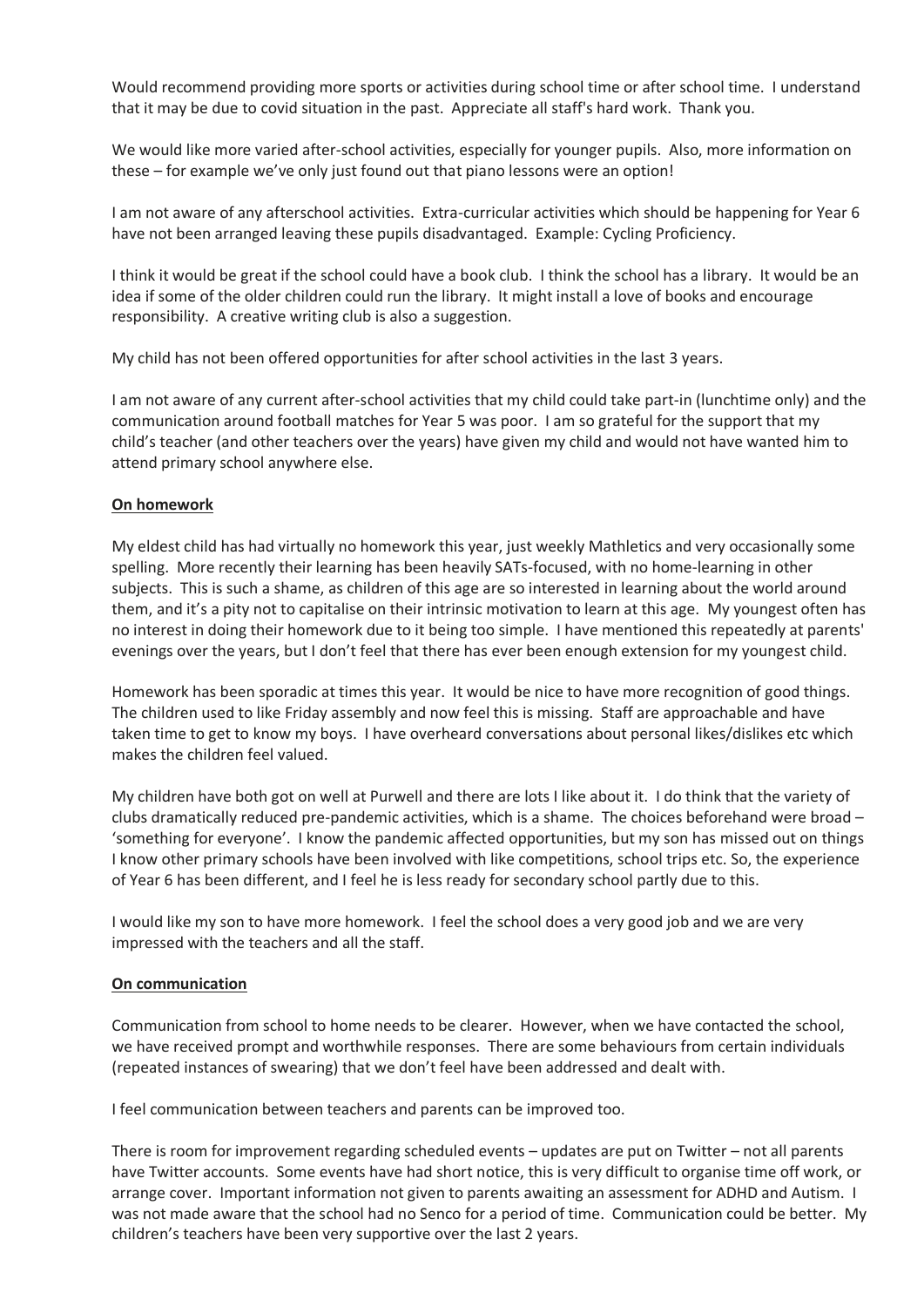I would be comfortable approaching my child's class teacher and think that the general level of teaching is good across the school. I do not feel that senior management are visible or approachable and they don't like to be challenged. Decision making is poor and poorly explained. Governor roles are not well publicised.

I feel that more information should be providing assistance/guidance regarding gender-neutral changing pupils. It is a difficult subject for such young children (and adults for that matter). It should be taught more for more understanding and less confusion for the children, rather than punishing them for calling he/she incorrectly. Gender still stands and children are bound to be confused.

#### **On rewards and celebrating success**

Celebration of success - our family really liked the certificates that used to be provided to children. It helped to encourage development and acknowledged their hard work and determination. We appreciate this uses a lot of cards and due to covid it is not ideal to be handing out certificates. Maybe electronic certificates would be an alternative. The lunchtime supervisors appear to be unhelpful and rude. Some remarks from teaching staff to pupils are abrupt, discouraging, and unhelpful. Office staff are always very welcoming and helpful.

Commendations used to be given out in assembly with good conduct awards which my child used to be so proud to receive – I understand why this had to stop over lockdown etc, but it would be great if these could be re-introduced.

It would be nice to have certificates back.

As we have not been at the school for long, it is impossible to answer several of the questions firmly. I would say the school on a whole comes across quite laid back than what we are used to. I think that the children's efforts and behaviour could be rewarded more regularly, helping them be more motivated during class time.

Commendations used to be given out in assembly with good conduct awards which my child used to be so proud to receive – I understand why this had to stop over lockdown etc, but it would be great if these could be re-introduced.

#### **On bullying**

Bullying is not dealt with properly. Parents of other years talking about bullying and not enough being done to support the victim. Informing parents as soon as an incident takes place does not happen. Need more praise in assembly for kids who try hard, not just win. More Senco communication would be great.

Overall leadership demonstrated has declined over recent years. Bullying, while not directly impacting my child, is not dealt with satisfactorily. This has led to repeat offenders continually misbehaving.

#### **On sanctions**

Both my kids generally feel happy and safe at school, they have good friends, they like the staff and feel well supported. But there have been a few issues. I don't feel that the needs of more timid pupils are being considered enough. My youngest feels intimidated by the behaviour of others in their class at times, most recently during off-site class activities. Unfortunately, some nasty gender stereotyped comments about their appearance have resurfaced again, after two years. I did mention this at the recent parents evening, and the teacher is aware and has been supportive. I don't feel that my children are always treated fairly. My eldest son, who is an avid reader and who reads for pleasure daily, received a detention for their reading record book not being filled in. I spoke to the teacher about my concerns with this at the time. My child had not made me aware of the warnings of a sanction, and so this was a good learning experience for them in terms of taking personal responsibility and being organised. However, I don't feel it is fair to punish a pupil for the fact a parent has not filled in a reading record. The school did not make any effort to find out why it hadn't been filled in. I am at school drop-off and pick-up every day and this could have been quickly and easily mentioned to me. My child was extremely upset by this incident. Another example is when my